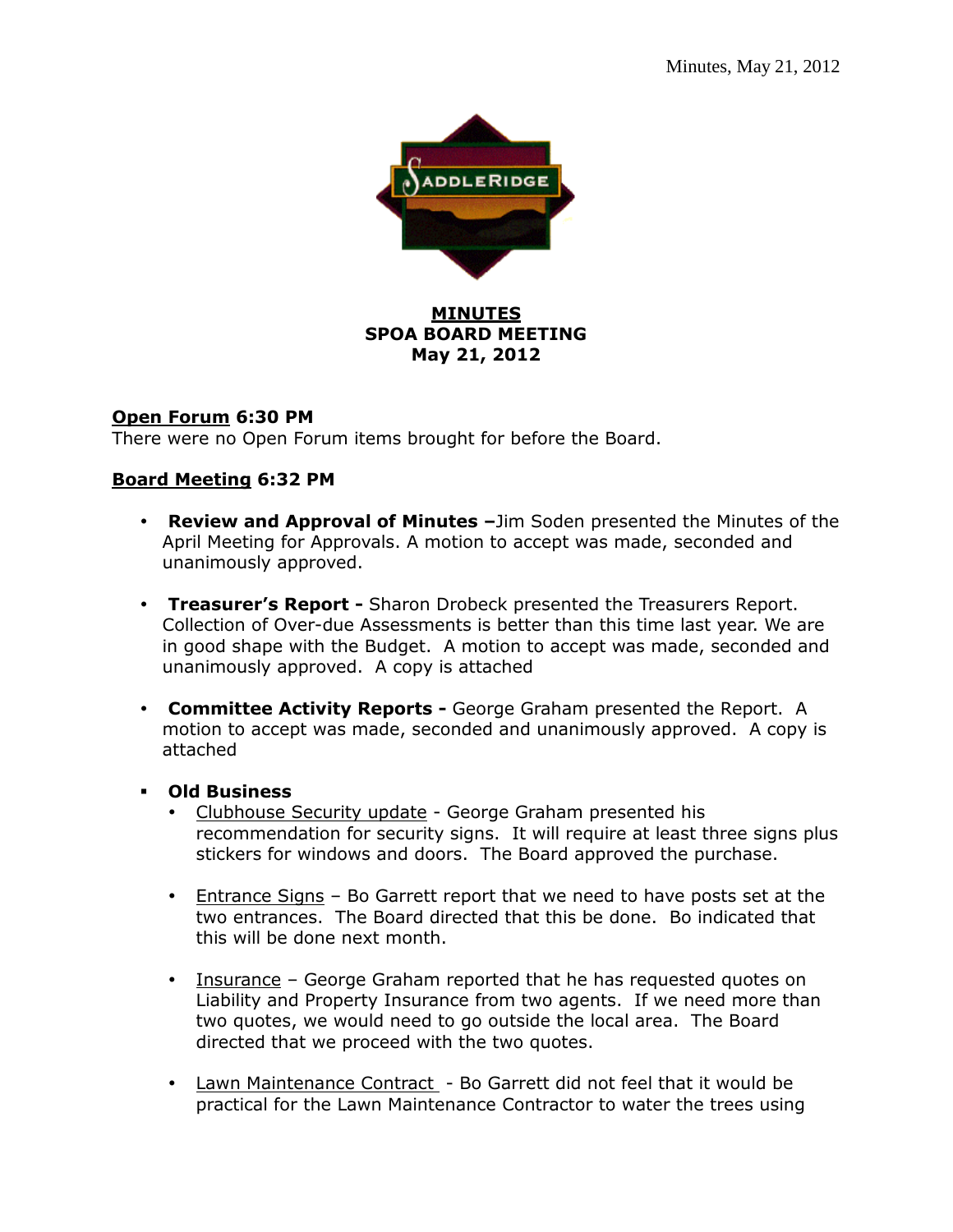our portable tank. Bo will approach the home owner at 100 Saddleridge Drive to see if he might be willing to provide water (hose connection) for watering the trees at the main entrance.

- Revised Bylaws Jim Soden reported that the Revised Bylaws have been filed with the County and have been posted on the web. This Item is now closed.
- Proposed Procedure for Rule & Regs. Development The Board approved, with corrections, and adopted the proposed "*Procedure For Developing And Adopting Rules And Regulations Including Fines And Penalties"*. Jim Soden is to revise and post on the Web Page. George is to proceed with selecting his other team members. The initial list is to include:
	- o Prohibition of hot work during burn ban periods.
	- o Parking RVs, Campers and Boats in front of residences.
	- o Not securing ACC Approval prior to starting work on improvements.
	- o Not completing approved improvements within agreed to time.
- Clubhouse Door George Graham reported that the door has been prepared for the hardware and one side has been painted. The other side will be painted this week and the door will be hung when the paint has dried.

#### **New Business**

- National Night Out Bo Garrett reported that the National Night Out is coming up the first Tuesday in October. It was agreed that we will leave the planning and organizing, including the food selection, to the Neighborhood Watch Committee, but the Board will cover the costs.
- SPOA Dues Bo Garrett questioned if we should be doing more to collect the overdue Assessments. The Board did not concur, citing that the number that are past due is normal based on prior years. Additionally, we actually make money on the penalties and interest charges
- Traffic Light at RR12  $\&$  32 Bo Garrett reported that the contract has been let and work should start shortly.
- Emergency Exit at The North End of Mission Trails Bo Garrett report that he received a call from the Hays County Attorney. The Attorney is working on the agreement with the Owner of the property adjacent to the subdivision, that the County will take title to the strip of land necessary for the exit. Once the agreement is secured, Saddleridge may proceed with installing a lockable gate.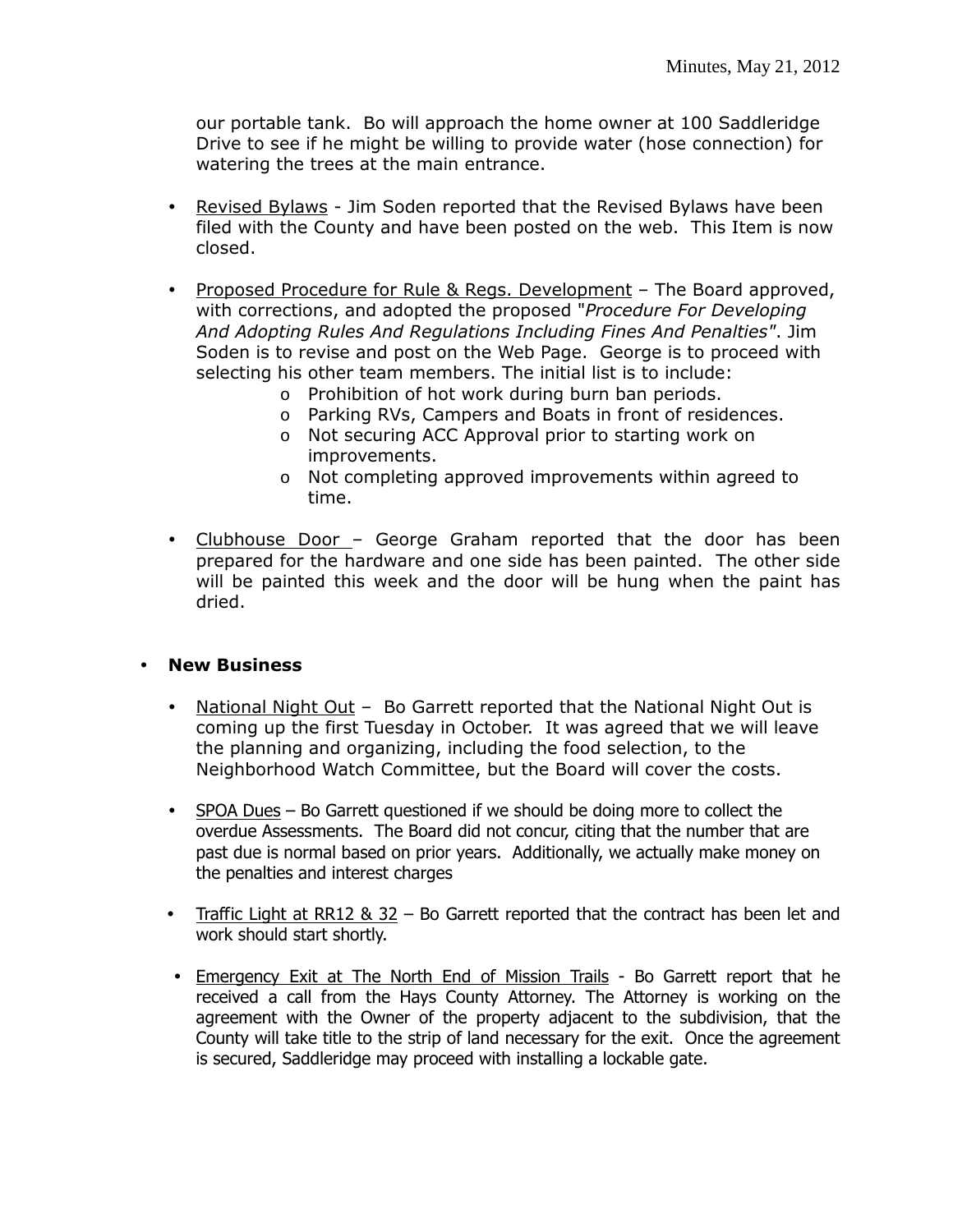# 3:11 PM<br>05/15/12<br>Cash Basis

J.

# Saddleridge Property Owners Association Profit & Loss Budget Performance

8

| Apr 12          | Budget                                       | Jan - Apr 12 | <b>YTD Badget</b> | Annual Budget |
|-----------------|----------------------------------------------|--------------|-------------------|---------------|
| 0.00            | 5000                                         | 0.00         | 50.00             | 100.00        |
| 346.68          |                                              | 316.66       |                   |               |
| 0.00            |                                              | 0.00         | 0.00.             | 280.00        |
| 0.00            | 000                                          | 0.00         | 0.00.             | 120.00        |
| 422.00          | 5000<br>-31165                               | 442.00       | 75.00             | 750.00        |
| -----<br>163.44 | <b>Substitution of the Control</b><br>175,00 | 523.25       | 600.00            | 2,000,00      |
| 0.00            |                                              | 1.717.67     | 1,800.00          | ,300.00       |
| 0,00            |                                              | 0.00         |                   | 0.00          |
| 807.53          | 2,088.00                                     | 6.535.63     | 7.172.00          | 20,330.00     |
| $-1,373,31$     | $-1,053,00$                                  | 3,510.16     | 5,143.00          | 510.00        |
|                 |                                              |              |                   |               |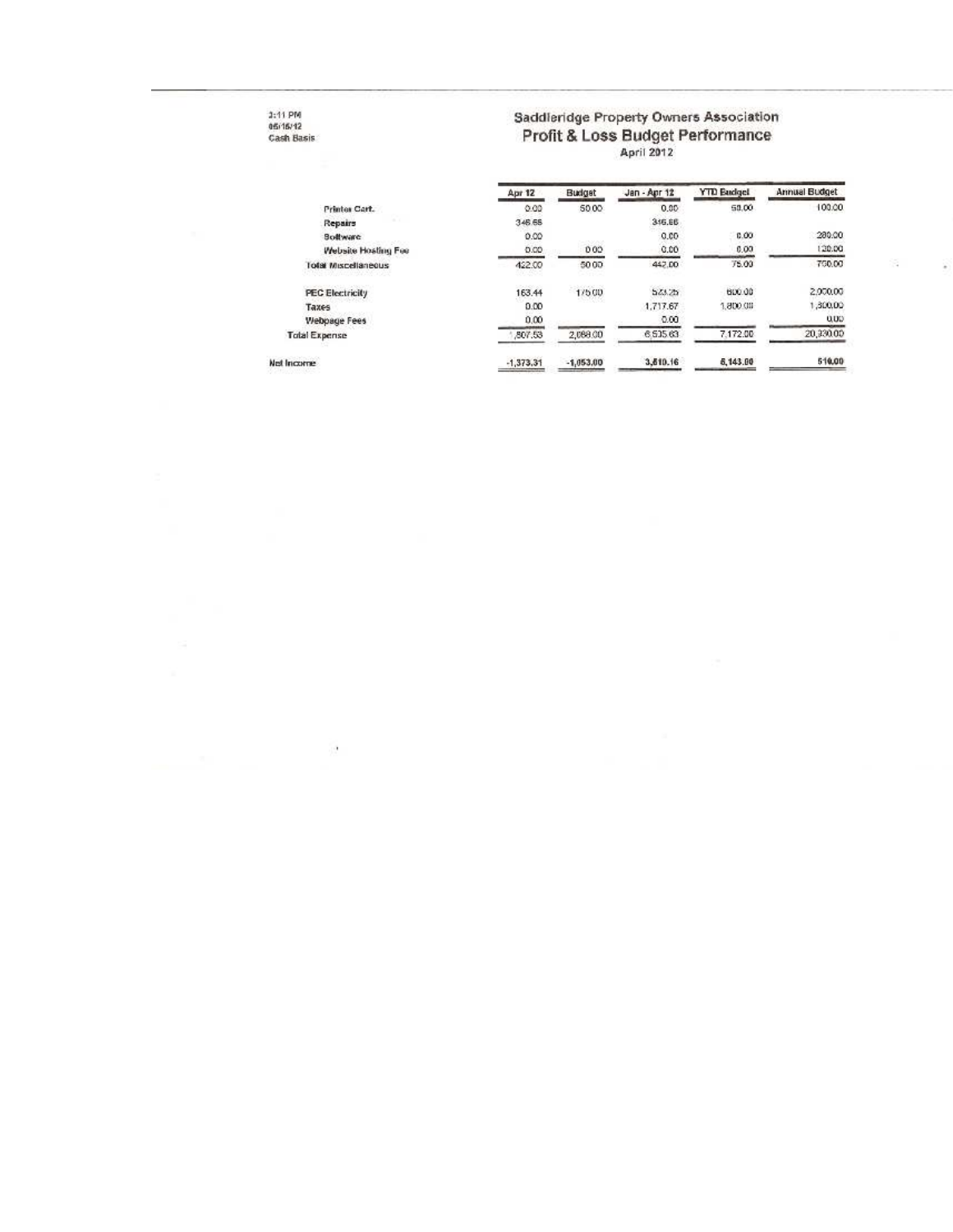# 2:11 PM<br>05/15/12<br>Cash Basis

 $\sim 80$ 

# Saddleridge Property Owners Association<br>Profit & Loss Budget Performance<br>April 2012

|                                   | Apr 12 | <b>Budget</b> | Jan - Apr 12 | <b>YTD Budget</b> | <b>Annual Budget</b> |
|-----------------------------------|--------|---------------|--------------|-------------------|----------------------|
| income                            |        |               |              |                   |                      |
| <b>Clubhouse Usage Fee</b>        | 50.00  | 50.00         | 175.00       | 150.00            | 400.00               |
| <b>HOA Dues Collected</b>         | 192.00 | 900.00        | 9,504.00     | 11,800.00         | 19,580.00            |
| <b>Interest Earned</b>            | 42.22  | 35.00         | 86.79        | 140.00            | 510.00               |
| <b>Resale Cert, Fee</b>           | 50.00  |               | 100.00       | 75.00             | 300.00               |
| <b>Transfer Fees</b>              | 100.00 | 50.00         | 150.00       | 150.00            | 650.00               |
| <b>Uncategorized Income</b>       | 0.00   |               | 0.00         |                   | 0.00                 |
| <b>Total Income</b>               | 434.22 | 1,035.00      | 10,015.79    | 12,315.00         | 21,440.00            |
| Expense                           |        |               |              |                   |                      |
| <b>Accounting</b>                 |        |               |              |                   |                      |
| <b>Accounting-Bookkeeper</b>      | 160.00 | 160.00        | 640.00       | 640.00            | 1,920.00             |
| <b>Accounting-CPA</b>             | 0.00   |               | 0.00         | 175.00            | 175.00               |
| <b>Total Accounting</b>           | 160.00 | 160.00        | 640.00       | 815.00            | 2,095.00             |
| <b>Annual Septic Contract</b>     | 0.00   |               | 0.00         |                   | 250.00               |
| <b>Bank Charges</b>               |        |               |              |                   |                      |
| <b>Check Printing</b>             | 0.00   |               | 0.00         |                   | 75.00                |
| <b>Safe Deposit Box</b>           | 0.00   |               | 40.00        | 40.00             | 40.00                |
| <b>Total Bank Charges</b>         | 0.00   |               | 40.00        | 40.00             | 115.00               |
| <b>Clubhouse Expenses</b>         |        |               |              |                   |                      |
| Cleaning                          | 50.00  | 50.00         | 200.00       | 200.00            | 600.00               |
| <b>Cleaning Supplies</b>          | 0.00   | 0.00          | 42.50        | 25.00             | 100.00               |
| <b>Clubhouse Furnishings</b>      | 0.00   |               | 558.31       |                   |                      |
| <b>Clubhouse insurance</b>        | 0.00   |               | 0.00         |                   | 375.00               |
| <b>Clubhouse Outside Lighting</b> | 149.40 |               | 149.40       | 15.00             | 50.00                |
| <b>Heating and AC</b>             | 0.00   | 0.00          | 0.00         | 0.00              | 150.00               |
| Lighting                          | 0.00   | 0.00          | 0.00         | 15.00             | 50.00                |
| <b>Maintenance Labor</b>          | 0.00   |               | 0.00         | 100.00            | 400.00               |
| <b>Misc</b>                       | 0.00   | 0.00          | 32.28        | 0.00              | 0.00                 |
| <b>Pest Control</b>               | 102.84 | 105.00        | 205.68       | 210.00            | 420.00               |
| <b>Plumbing Repairs</b>           | 0.00   | 0.00          | 0.00         | 75.00             | 250.00               |
| Trash                             | 0.00   | 85.00         | 81.59        | 170.00            | 340.00               |

Page 1 of 3

 $\sim$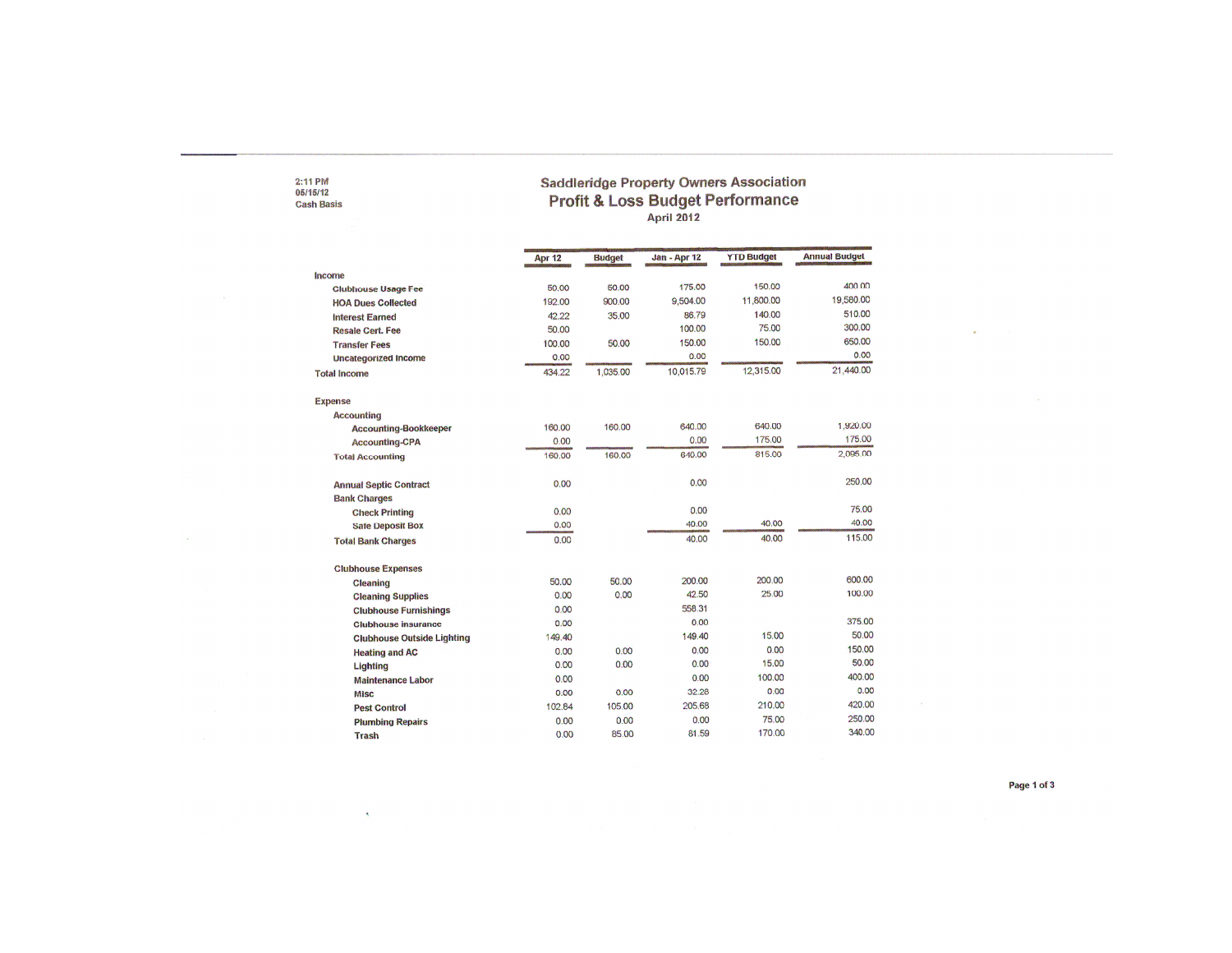#### 2:11 PM<br>05/15/12 **Cash Basis**

 $\langle \pmb{\epsilon} \rangle$ 

 $\sim 10^{-1}$ 

# Saddleridge Property Owners Association<br>Profit & Loss Budget Performance<br>April 2012

|                                            | Apr 12 | <b>Budget</b> | Jan - Apr 12 | <b>YTD Budget</b> | <b>Annual Budget</b> |
|--------------------------------------------|--------|---------------|--------------|-------------------|----------------------|
| Water softener monthly maintain            | 22.95  | 23.00         | 91.80        | 92.00             | 280.00               |
| <b>Wellhouse Expenses</b>                  | 0.00   |               | 0.00         | 75.00             | 100.00               |
| <b>Clubhouse Expenses - Other</b>          | 0.00   |               | 0.00         | 0.00              | 0.00                 |
| <b>Total Clubhouse Expenses</b>            | 325.19 | 263.00        | 1,361.56     | 977.00            | 3,115.00             |
| <b>Dues</b>                                | 0.00   |               | 0.00         | 0.00              | 0.00                 |
| <b>Dues and Subscriptions</b>              | 0.00   |               | 0.00         |                   | 25.00                |
| <b>Food for Saddleridge Meetings</b>       |        |               |              |                   |                      |
| <b>Food for Annual BBQ</b>                 | 412.15 | 550.00        | 412.15       | 550.00            | 550.00               |
| <b>Neighborhood Watch</b>                  | 0.00   | 0.00          | 0.00         | 0.00              | 400.00               |
| <b>Total Food for Saddleridge Meetings</b> | 412.15 | 550.00        | 412.15       | 550.00            | 950.00               |
| <b>Improvements</b>                        |        |               |              |                   |                      |
| Landscaping                                |        |               |              |                   |                      |
| <b>Entrance</b>                            | 0.00   | 200.00        | 0.00         | 200.00            | 400.00               |
| Lighting                                   | 0.00   |               | 0.00         | 50.00             | 200.00               |
| Plants                                     | 0.00   | 75.00         | 0.00         | 175.00            | 360.00               |
| <b>Total Landscaping</b>                   | 0.00   | 275.00        | 0.00         | 425.00            | 960.00               |
| <b>Wellhouse Improvements</b>              | 0.00   |               | 0.00         |                   | 100.00               |
| <b>Total Improvements</b>                  | 0.00   | 275.00        | 0.00         | 425.00            | 1,060.00             |
| <b>Insurance-HOA Liability</b>             | 0.00   |               | 0.00         |                   | 510.00               |
| Insurance, D&O                             | 0.00   |               | 0.00         |                   | 3,000.00             |
| <b>Lawn Maintenance</b>                    | 324.75 | 330.00        | 1.299.00     | 1,320.00          | 3,960.00             |
| <b>Legal-Attorney Fees</b>                 | 0.00   | 250.00        | 0.00         | 500.00            | 1,000.00             |
| <b>Mailings</b>                            | 0.00   | 35.00         | 0.00         | 70.00             | 300.00               |
| Misc                                       | 0.00   |               | 70.00        |                   |                      |
| <b>Miscellaneous</b>                       |        |               |              |                   |                      |
| <b>ACC Office Supplies</b>                 | 15.85  | 0.00          | 15.85        | 25.00             | 100.00               |
| Copying                                    | 0.00   |               | 0.00         |                   | 50.00                |
| <b>Legal Records</b>                       | 0.00   |               | 20.00        |                   | 50.00                |
| <b>Office Supplies</b>                     | 59.49  |               | 59.49        |                   | 50.00                |
| Plaque                                     | 0.00   |               | 0.00         |                   | 0.00                 |

Page 2 of 3

 $\chi$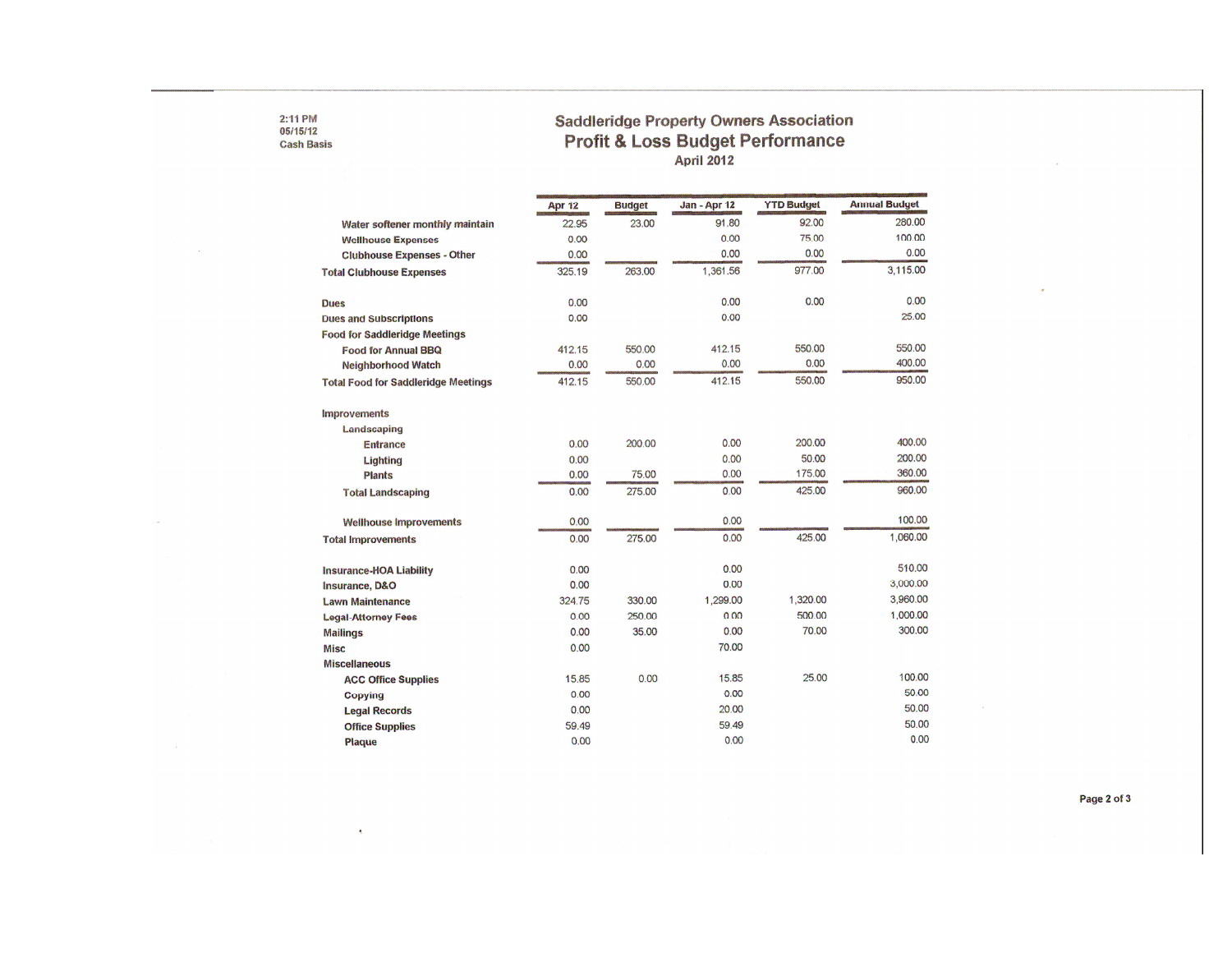# **Saddleridge Property Owners Association** Profit & Loss Budget Performance

|                            | Apr 12      | <b>Budget</b> | Jan - Apr 12 | <b>YTD Budget</b> | <b>Annual Budget</b> |
|----------------------------|-------------|---------------|--------------|-------------------|----------------------|
| <b>Printer Cart.</b>       | 0.00        | 50.00         | 0.00         | 50.00             | 100.00               |
| <b>Repairs</b>             | 346.66      |               | 346.66       |                   |                      |
| Software                   | 0.00        |               | 0.00         | 0.00              | 280.00               |
| <b>Website Hosting Fee</b> | 0.00        | 0.00          | 0.00         | 0.00              | 120.00               |
| <b>Total Miscellaneous</b> | 422.00      | 50.00         | 442.00       | 75.00             | 750.00               |
| <b>PEC Electricity</b>     | 163.44      | 175.00        | 523.25       | 600.00            | 2,000.00             |
| Taxes                      | 0.00        |               | 1.717.67     | 1,800.00          | 1,800.00             |
| <b>Webpage Fees</b>        | 0.00        |               | 0.00         |                   | 0.00                 |
| <b>Total Expense</b>       | 1.807.53    | 2.088.00      | 6,505.63     | 7.172.00          | 20,930.00            |
| Net Income                 | $-1,373,31$ | $-1,053,00$   | 3,510.16     | 5.143.00          | 510.00               |

 $2:11$  PM<br>05/15/12

 $\sim$ 

**Cash Basis** 

 $\Lambda$